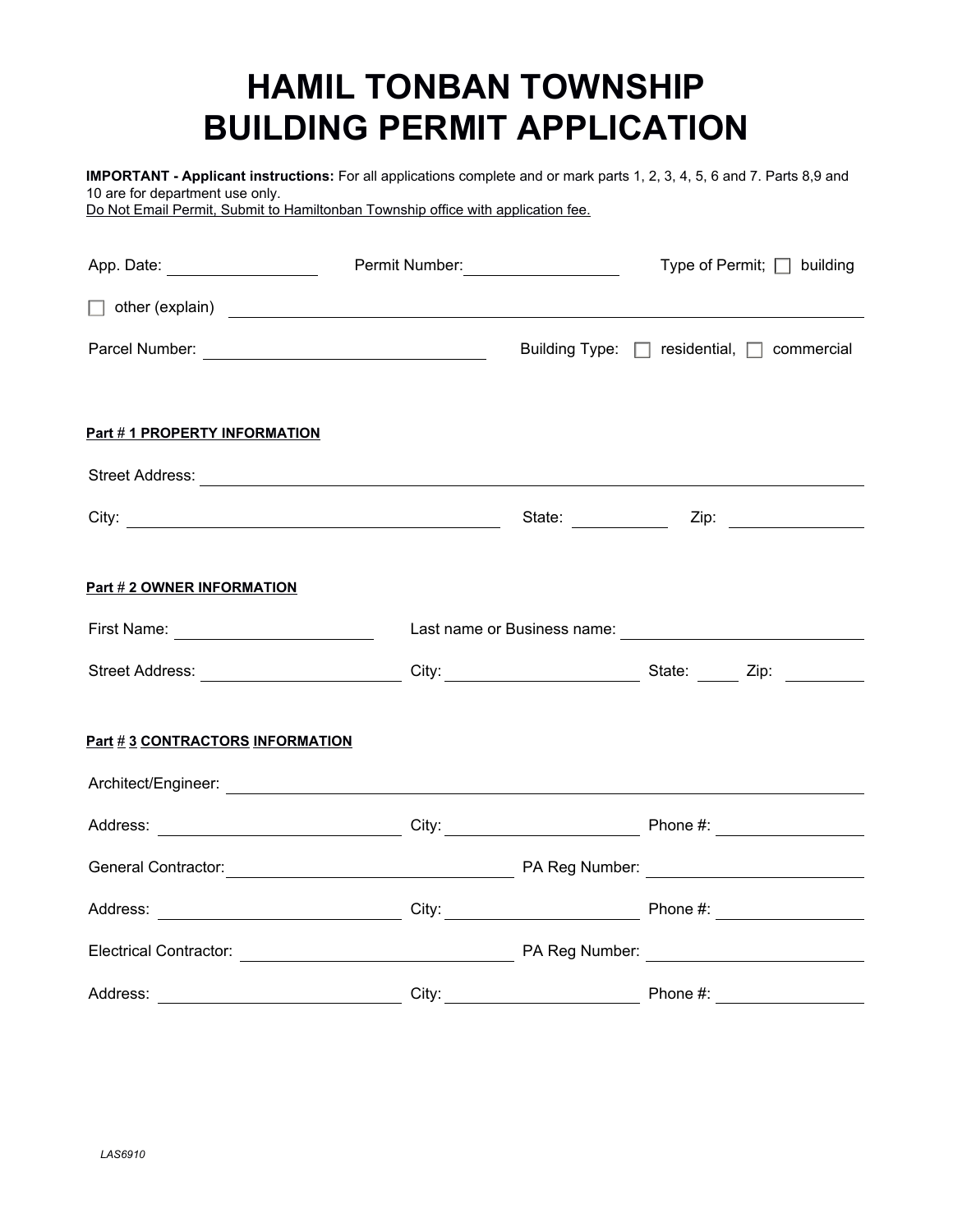## **Part # 4 IMPROVEMENT TYPE**

| New Construction                    |                      |               | Addition<br>Alteration<br>Repair/Replacement                                                                                                 |  |
|-------------------------------------|----------------------|---------------|----------------------------------------------------------------------------------------------------------------------------------------------|--|
|                                     |                      |               |                                                                                                                                              |  |
|                                     |                      |               | Other (explain):                                                                                                                             |  |
|                                     |                      |               | Building Improvements Value \$<br>Actual<br>Estimated                                                                                        |  |
| Part # 5 PROPOSED USE(S)            |                      |               |                                                                                                                                              |  |
| Residential                         |                      | Storage       | $\Box$ Business<br>$\Box$ Assembly $\Box$ Factory $\Box$ Educational                                                                         |  |
| Institutional                       |                      | Other         | <u> 1989 - Johann Harry Harry Harry Harry Harry Harry Harry Harry Harry Harry Harry Harry Harry Harry Harry Harry</u>                        |  |
|                                     |                      |               | Living Area: <u>Containing Supering Sq. ft.</u> Garage Area: Containing Sq. ft.<br>Building Area: sq. ft.                                    |  |
| Part # 6 TRADE INSPECTIONS REQUIRED |                      |               |                                                                                                                                              |  |
| Building:                           | $\Box$ Yes $\Box$ No |               | Structural Type: <u>____________________________</u><br>Number of Rooms:                                                                     |  |
| Electrical:                         | Yes                  | No<br>$\perp$ |                                                                                                                                              |  |
| Plumbing:                           | Yes                  | No            | Number of Bathrooms:<br><u> Andreas Andreas Andreas Andreas Andreas Andreas Andreas Andreas Andreas Andreas Andreas Andreas Andreas Andr</u> |  |
| Mechanical:                         | Yes                  | No            |                                                                                                                                              |  |
| Other:                              | Yes                  | No            | Type:                                                                                                                                        |  |

## **Part # 7 CERTIFICATION**

I certify that I am the owner of record of the named property, or that the proposed work is authorized by the owner of record and that I have been authorized by the owner to make application as there authorized agent and I agree to conform to all the applicable laws of the State of Pennsylvania and the local municipality. In addition if a permit for the work described in this application is issued, I certify that the code official or the code official's authorized representative shall have the authority to enter areas covered by such permit during normal business hours to enforce the provisions of the Pennsylvania Uniform Construction Code Act, # 245 of 1999 and any appendix amendments.

| Signature of Applicant: | Date:        |
|-------------------------|--------------|
| Address:                |              |
| Phone Number (Home):    | Cell Number: |